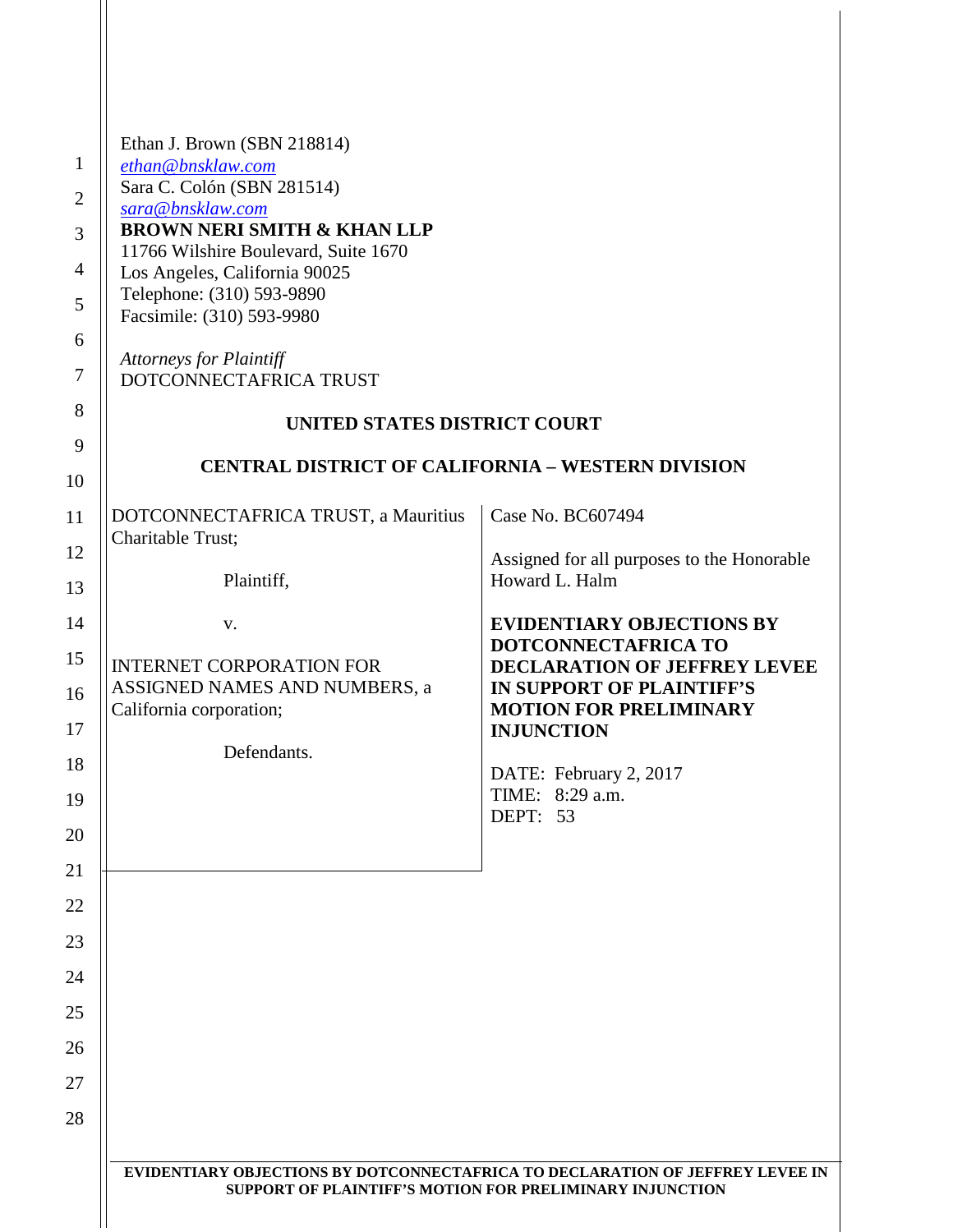## **Evidentiary Objections to Declaration of Jeffrey Levee**

| <b>Jeffrey Levee Declaration ¶</b>              | <b>DCA</b> Objection     | <b>Sustained</b> | <b>Overruled</b> |
|-------------------------------------------------|--------------------------|------------------|------------------|
| <b>15:</b> In May 2015, a two-day final hearing | 1. Best evidence rule    |                  |                  |
| was held in the DCA IRP. On July 9, 2015,       |                          |                  |                  |
| the IRP Panel issued a 63-page final            | (Evid. Code § 1520).     |                  |                  |
| declaration ("Declaration"). Paragraphs 92-     |                          |                  |                  |
| 117 (pages 39-54) detail the IRP Panel's        |                          |                  |                  |
| findings regarding the merits of DCA's          |                          |                  |                  |
| claims. The IRP Panel's discussion is           |                          |                  |                  |
| devoted exclusively to the Board's              |                          |                  |                  |
| acceptance of the GAC's Advice. The IRP         |                          |                  |                  |
| Panel concludes that ICANN's Board did          |                          |                  |                  |
| not act consistently with ICANN's Articles      |                          |                  |                  |
|                                                 |                          |                  |                  |
| and Bylaws in accepting the GAC's               |                          |                  |                  |
| Advice. $($ [ 115.) With respect to all of      |                          |                  |                  |
| DCA's other claims, the IRP Panel reaches       |                          |                  |                  |
| no conclusion except to state in Paragraph      |                          |                  |                  |
| 117 that:                                       |                          |                  |                  |
| [Plaintiff] had criticized ICANN                |                          |                  |                  |
| for its various actions and decisions           |                          |                  |                  |
| throughout this IRP and ICANN                   |                          |                  |                  |
| has responded to each of these                  |                          |                  |                  |
| criticisms in detail. However, the              |                          |                  |                  |
| Panel, having carefully considered              |                          |                  |                  |
| these criticisms and decided that               |                          |                  |                  |
| the above [i.e., its finding regarding          |                          |                  |                  |
| the GAC's Advice] is dispositive of             |                          |                  |                  |
| this IRP, $[]$ does not find it                 |                          |                  |                  |
| necessary to determine who was                  |                          |                  |                  |
| right, to what extent and for what              |                          |                  |                  |
| reasons in respect to the other                 |                          |                  |                  |
| criticisms and alleged shortcomings             |                          |                  |                  |
| of the 27 ICANN Board identified                |                          |                  |                  |
| by DCA Trust.                                   |                          |                  |                  |
| <b>Jeffrey Levee Declaration ¶</b>              | <b>DCA Objection</b>     | <b>Sustained</b> | <b>Overruled</b> |
| <b>16:</b> The IRP Panel recommends that        |                          |                  |                  |
| "ICANN continue to refrain from                 | Best evidence rule<br>1. |                  |                  |
| delegating the .AFRICA gTLD and permit          | (Evid. Code §            |                  |                  |
| [Plaintiffs] application to proceed through     | 1520).                   |                  |                  |
| the remainder of the new gTLD application       |                          |                  |                  |
|                                                 |                          |                  |                  |
| process" (id. ¶133, 148-149). The IRP           |                          |                  |                  |
| Panel concludes that DCA is the                 |                          |                  |                  |
| prevailing party and orders ICANN to pay        |                          |                  |                  |
| DCA's costs. (11 139, 146, 150.)                |                          |                  |                  |
| <b>Jeffrey Levee Declaration ¶</b>              | <b>DCA Objection</b>     | <b>Sustained</b> | <b>Overruled</b> |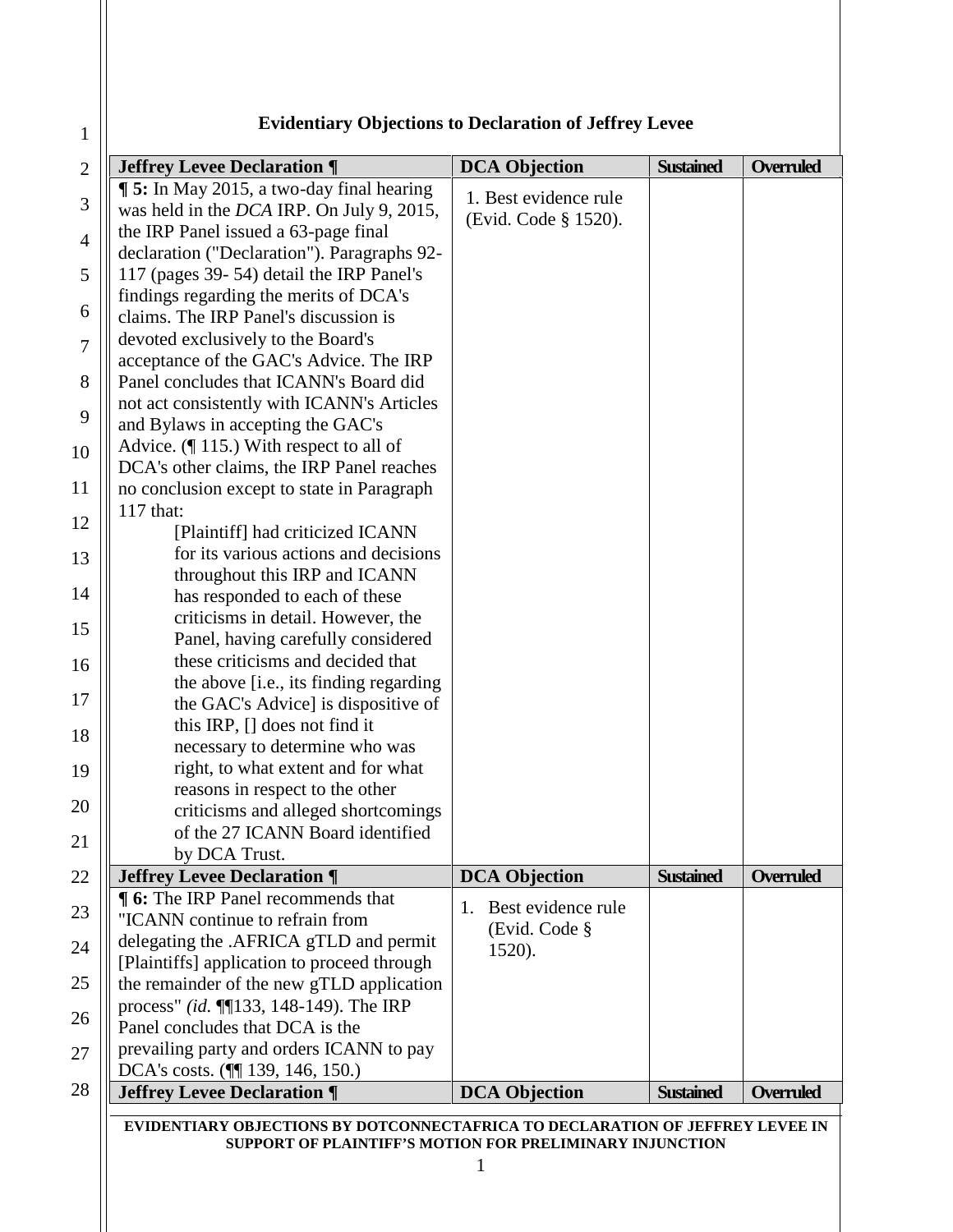| <b>The IRP Panel made no findings</b><br>whatsoever that could be construed to<br>remove or eliminate the Guidebook<br>requirement that an application for a gTLD<br>representing a geographic region (such as<br>.AFRICA) must obtain the support or non-<br>objection of at least 60% of the<br>governments in that region. To the<br>contrary, as the IRP Panel notes in<br>Paragraph 46 (on page 14), DCA<br>specifically asked the IRP Panel to give<br>DCA "no less than 18 months to obtain<br>Government support as set out in the<br>[Guidebook]  or accept that the<br>requirement is satisfied as a result of the<br>endorsement of DCA Trust's application<br>by UNECA," but the IRP Panel did not<br>address DCA's request at all. Ms. Bekele<br>confirmed in deposition her understanding<br>that nothing in the IRP Declaration<br>addressed whether or not DCA had passed<br>the requirement of obtaining 60 percent<br>governmental support, and she further<br>confirmed that the IRP Panel did not find | Best evidence rule<br>2.<br>(Evid. Code §<br>1520). |                  |                  |
|----------------------------------------------------------------------------------------------------------------------------------------------------------------------------------------------------------------------------------------------------------------------------------------------------------------------------------------------------------------------------------------------------------------------------------------------------------------------------------------------------------------------------------------------------------------------------------------------------------------------------------------------------------------------------------------------------------------------------------------------------------------------------------------------------------------------------------------------------------------------------------------------------------------------------------------------------------------------------------------------------------------------------|-----------------------------------------------------|------------------|------------------|
| that DCA could "skip" that evaluation. See<br>Ex. H at 203:4-7.                                                                                                                                                                                                                                                                                                                                                                                                                                                                                                                                                                                                                                                                                                                                                                                                                                                                                                                                                            |                                                     |                  |                  |
| <b>Jeffrey Levee Declaration ¶</b>                                                                                                                                                                                                                                                                                                                                                                                                                                                                                                                                                                                                                                                                                                                                                                                                                                                                                                                                                                                         | <b>DCA Objection</b>                                | <b>Sustained</b> | <b>Overruled</b> |
| <b>18:</b> In its briefs to the IRP Panel, ICANN<br>argued that IRP panel declarations were<br>not binding on ICANN's Board. ICANN's<br>argument was based, in part, on the fact<br>that the only previous IRP declaration to<br>have been issued (as of that time) expressly<br>found that IRP panel declarations are not<br>binding. <sup>1</sup> The DCA IRP Panel disagreed,<br>however, and in a 14 August 2014<br>declaration on procedural issues<br>("Procedural Declaration"), the IRP Panel<br>determined that its declaration would be<br>binding on ICANN's Board. The portions<br>of the Procedural Declaration that address<br>this point are reproduced at paragraph 23<br>(pages 5-6) of the IRP Panel's Declaration.<br>n.1. A true and correct copy of an<br>excerpt of this previous IRP<br>declaration is attached to the                                                                                                                                                                              | 3. Best evidence rule<br>(Evid. Code §<br>1520).    |                  |                  |

**EVIDENTIARY OBJECTIONS BY DOTCONNECTAFRICA TO DECLARATION OF JEFFREY LEVEE IN SUPPORT OF PLAINTIFF'S MOTION FOR PRELIMINARY INJUNCTION**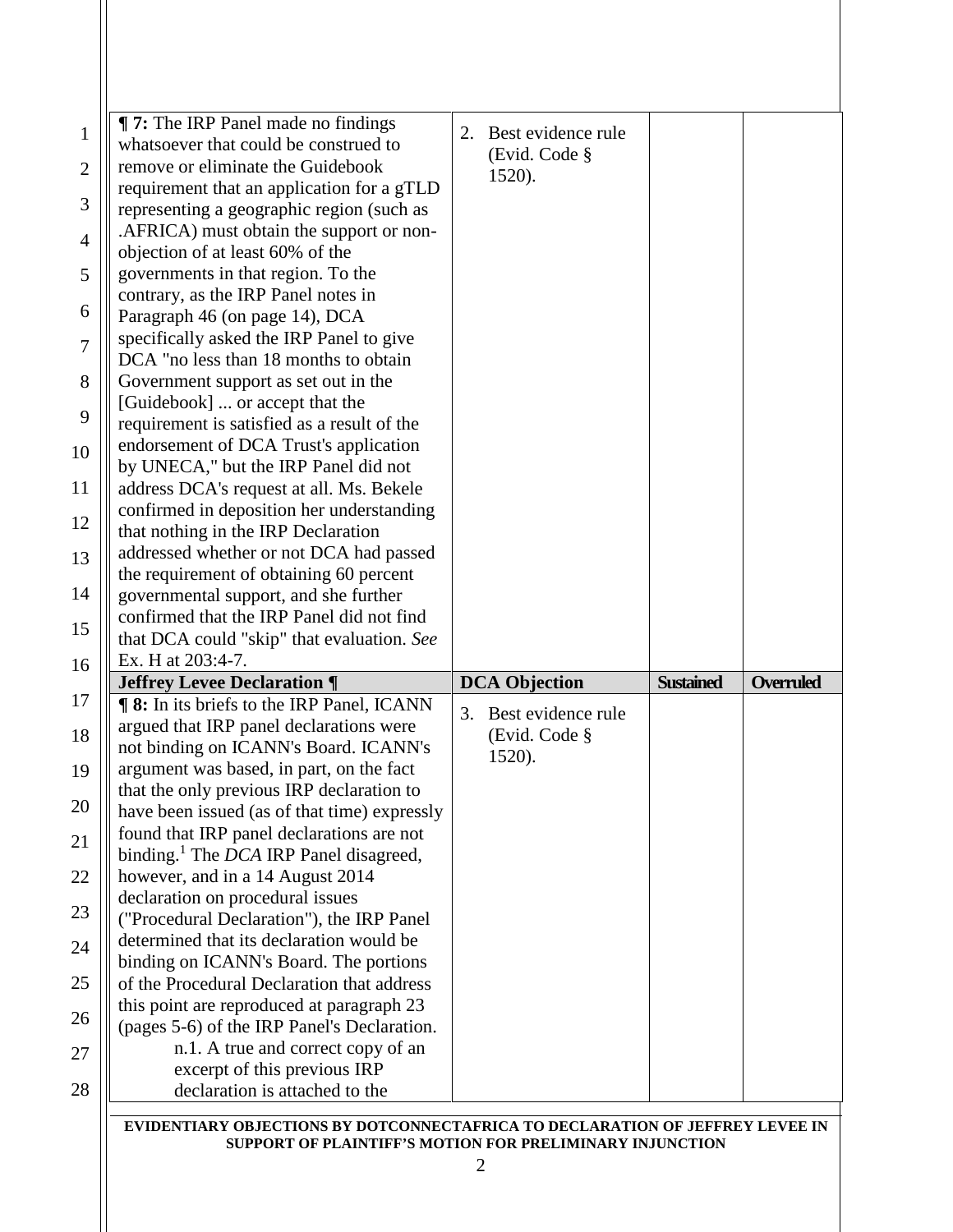| concurrently-filed declaration of<br>Akram Atallah.                                   |                          |                  |                  |
|---------------------------------------------------------------------------------------|--------------------------|------------------|------------------|
| <b>Jeffrey Levee Declaration ¶</b>                                                    | <b>DCA</b> Objection     | <b>Sustained</b> | <b>Overruled</b> |
| <b>T</b> 9: Most importantly, however, the                                            | Best evidence rule<br>1. |                  |                  |
| question of whether the IRP Panel's                                                   | (Evid. Code §            |                  |                  |
| Declaration was considered binding in                                                 | 1520).                   |                  |                  |
| conjunction with the DCA IRP became a                                                 | Lacks foundation<br>2.   |                  |                  |
| moot point when ICANN's Board elected                                                 | (Evid. Code § 403).      |                  |                  |
| to adopt <i>all</i> of the findings and                                               |                          |                  |                  |
| recommendations in the IRP Panel's                                                    |                          |                  |                  |
| Declaration. A copy of the resolution by                                              |                          |                  |                  |
| ICANN's Board adopting the IRP Panel's                                                |                          |                  |                  |
| Declaration is attached to the concurrently-                                          |                          |                  |                  |
| filed Declaration of Akram Atallah.                                                   |                          |                  |                  |
| <b>Jeffrey Levee Declaration ¶</b>                                                    | <b>DCA Objection</b>     | <b>Sustained</b> | <b>Overruled</b> |
| <b>10:</b> DCA filed this suit against ICANN                                          | Best evidence rule<br>1. |                  |                  |
| on January 20, 2016, in Los Angeles                                                   | (Evid. Code §            |                  |                  |
| County Superior Court. After the Superior                                             | 1520).                   |                  |                  |
| Court denied DCA's request for a                                                      |                          |                  |                  |
| temporary restraining order, ICANN                                                    |                          |                  |                  |
| timely removed the case to federal court,                                             |                          |                  |                  |
| invoking diversity jurisdiction. On March                                             |                          |                  |                  |
| 1, 2016, DCA moved for a preliminary                                                  |                          |                  |                  |
| injunction, which the federal court granted                                           |                          |                  |                  |
| on April 12, 2016 on the basis of an                                                  |                          |                  |                  |
| admitted factual error and before DCA                                                 |                          |                  |                  |
| admitted in deposition that the entire basis                                          |                          |                  |                  |
| on which the district court had granted the                                           |                          |                  |                  |
| injunction - that the IRP Panel had allowed                                           |                          |                  |                  |
| DCA to skip the geographic review                                                     |                          |                  |                  |
| requirement - was false.                                                              |                          |                  |                  |
| <b>Jeffrey Levee Declaration ¶</b><br>¶ 11: Following remand, DCA again               | <b>DCA Objection</b>     | <b>Sustained</b> | <b>Overruled</b> |
| moved for preliminary injunction based on                                             | Best evidence rule<br>1. |                  |                  |
| its ninth cause of action. The Court denied                                           | (Evid. Code §            |                  |                  |
| that motion on December 22, 2016 based                                                | 1520).                   |                  |                  |
|                                                                                       |                          |                  |                  |
| on "the reasoning expressed in the oral and<br>written arguments of defense counsel." |                          |                  |                  |
| Attached hereto as <b>Exhibit I</b> is a true and                                     |                          |                  |                  |
| correct copy of the Court's December 22,                                              |                          |                  |                  |
| 2016 Minute Order denying DCA's                                                       |                          |                  |                  |
|                                                                                       |                          |                  |                  |

28

## **EVIDENTIARY OBJECTIONS BY DOTCONNECTAFRICA TO DECLARATION OF JEFFREY LEVEE IN SUPPORT OF PLAINTIFF'S MOTION FOR PRELIMINARY INJUNCTION**